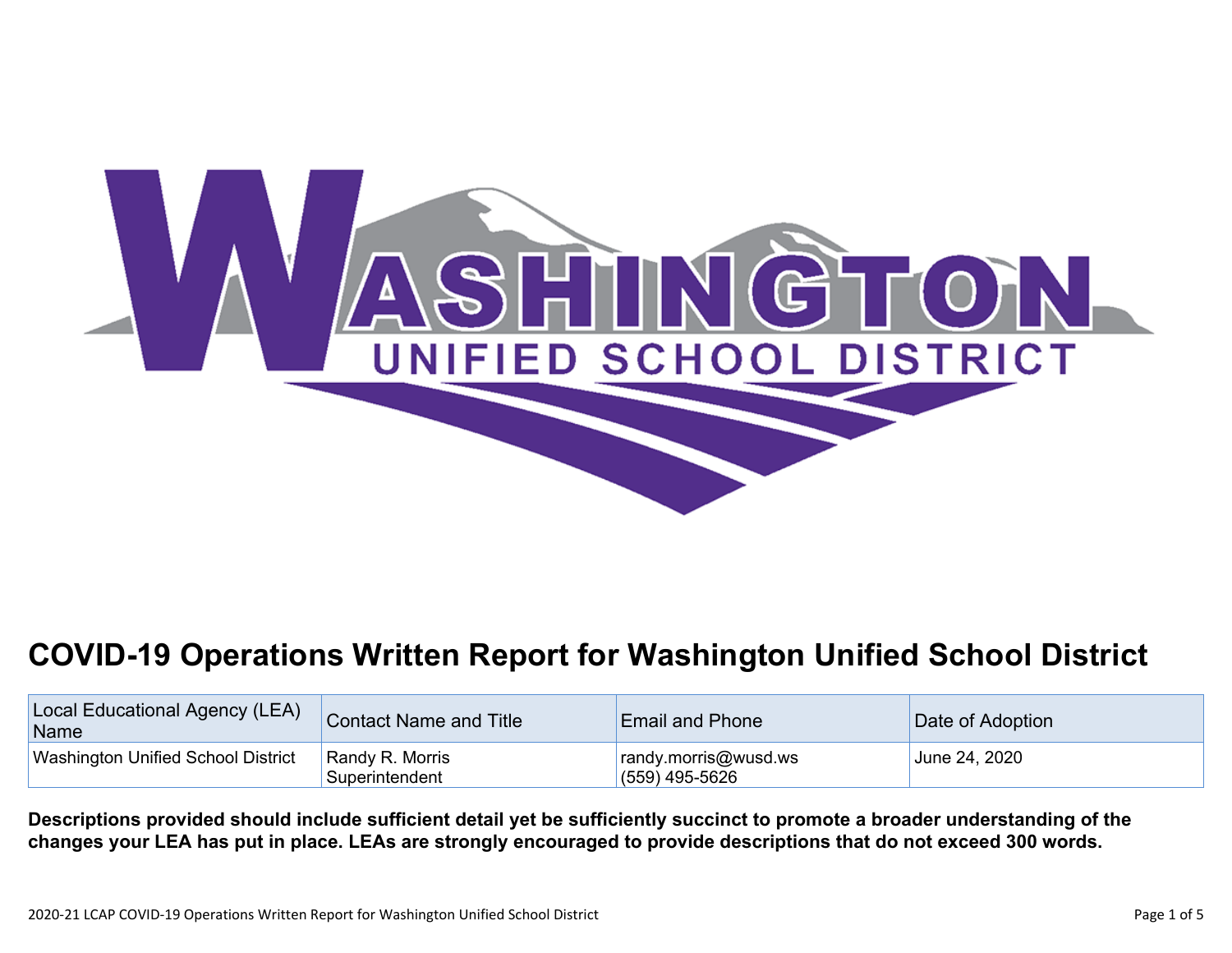Provide an overview explaining the changes to program offerings that the LEA has made in response to school closures to address the COVID-19 emergency and the major impacts of the closures on students and families.

The Washington Unified School District (WUSD) made significant changes to its educational programs in order to support students and their families during school closure. The following is a brief overview:

#### Academic Program

Washington Unified transitioned to a comprehensive distance learning program that included three learning options for students: 1) An online educational program option, 2) a paper/pencil educational program option, and 3) an educational television program option. Families were contacted by their teachers or other school staff and able to choose the learning option that worked best for them. WUSD teachers provided daily lessons in CORE content areas both digitally and in a paper packet format. Special populations, including English Learners and Students with Disabilities, were provided with additional materials and supports, including online individualized instruction, to be able to access learning. WUSD adopted a "no harm" grading policy during school closure. The completion of lessons and activities was strongly encouraged, but not required in order to maintain compliance with guidance from the California Department of Education (CDE). Middle School and High School students were given the option to improve their grades by completing lessons and activities assigned by their teachers.

#### Social-Emotional Support Program

In addition to teacher contacts, WUSD counselors, our school social worker, and our contracted school psychologists and counseling service provider (All 4 Youth) continued to provide critical social-emotional supports during school closure utilizing phone calls and online meeting platforms such as Google Meet, Microsoft Teams, and Zoom.

#### Meal Distribution

WUSD nutrition staff prepared and distributed breakfasts and lunches daily throughout school closure, including providing meals for families during our regularly scheduled Spring Break. During school closure, 100,744 meals were distributed on a grab-and-go basis to all children under 18, regardless of whether or not they attended WUSD schools.

#### Technology Distribution

In order to facilitate the online learning options outlined above, WUSD provided Chromebook access to all families. 639 families chose to check out a Chromebook to provide access to 1251 students (47%) of our student population. 365 hotspots were purchased to help families who did not have reliable internet access. These hotspots are being distributed to students in need to be used in our summer programs and beyond.

#### Health and Safety

In order to ensure the health and safety of staff and students during school closure, the following measures were taken: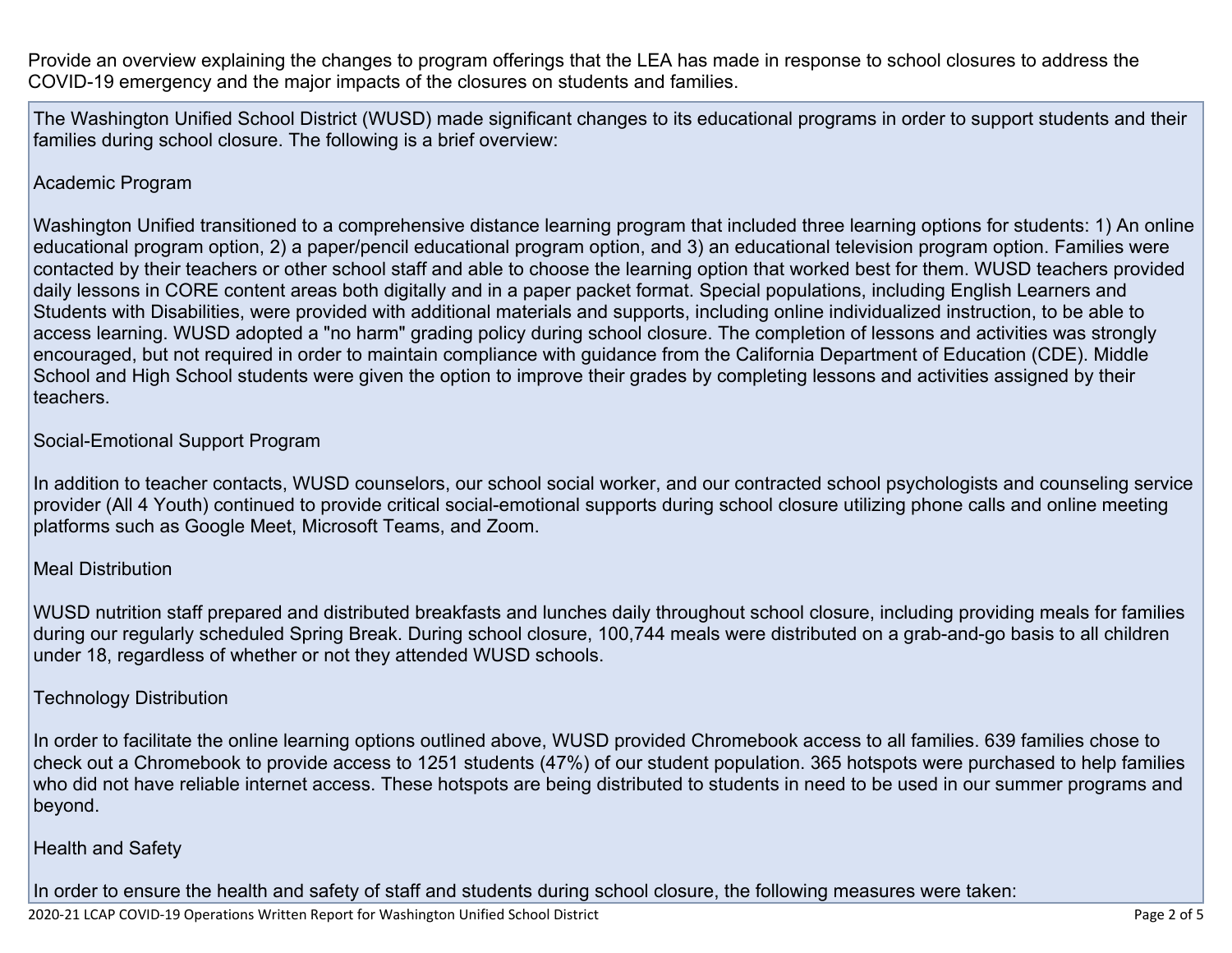- Personal Protective Equipment (PPE) was provided to staff at all district facilities.
- Offices, Buildings, and other commonly used spaces were cleaned and procedures were updated to meet Fresno County Department of Public Health (FCDPH) guidelines.
- A COVID Screener was implemented for all staff entering district facilities.
- Staff was provided with the following professional learning modules: Coronavirus Awareness (All Staff), Personal Protective Equipment (Classified Staff)

## **Communication**

WUSD created a "School Closure Information and Resources" section on each school's website which included a page dedicated to regular COVID-19 updates. The auto-dialer system was used regularly and all information pertaining to school closure was classified as "emergency" communications so that all parents and guardians would receive updates. Letters were also mailed from both the district office and the school sites pertaining to educational learning options, meal distribution, community resources, grading policies, etc. WUSD sought stakeholder input about school closure from parents, students (Grades 3-12), and staff using Google Surveys in order to gain important information about how to plan for the upcoming school year.

Provide a description of how the LEA is meeting the needs of its English learners, foster youth and low-income students.

## English Learners

In order to continue to provide both designated and integrated English Learner Development (ELD) support for English Learners, each site developed an English Learner Support Plan for Distance Learning.

## Integrated ELD

Embedded supports were provided in weekly lessons developed by teachers that included sentence frames, vocabulary builders, and instructions for parents in Spanish for select lessons. Utilizing the California Department of Education's recommended resources for English Learners, WUSD also created an English Learner Support Page for distance learning on our website that provided access to free programs and supports for families.

## Designated ELD

English learners were provided with designated learning materials, including grade level ELD Choice Boards, and access to supplemental digital learning programs, such as Ticket to Read and Reading Plus. Designated staff members at each site contacted each English Learner by phone to make sure families were aware of the additional supports and could access them. Staff also provided on-going support as requested by students, including online tutoring sessions or phone calls. WUSD designed a technology-based summer school option specifically for at-promise groups, including English Learners which would provide remote small group instruction in Math and ELA using Google Meets to prevent learning gaps and strengthen English proficiency.

## Low-income Students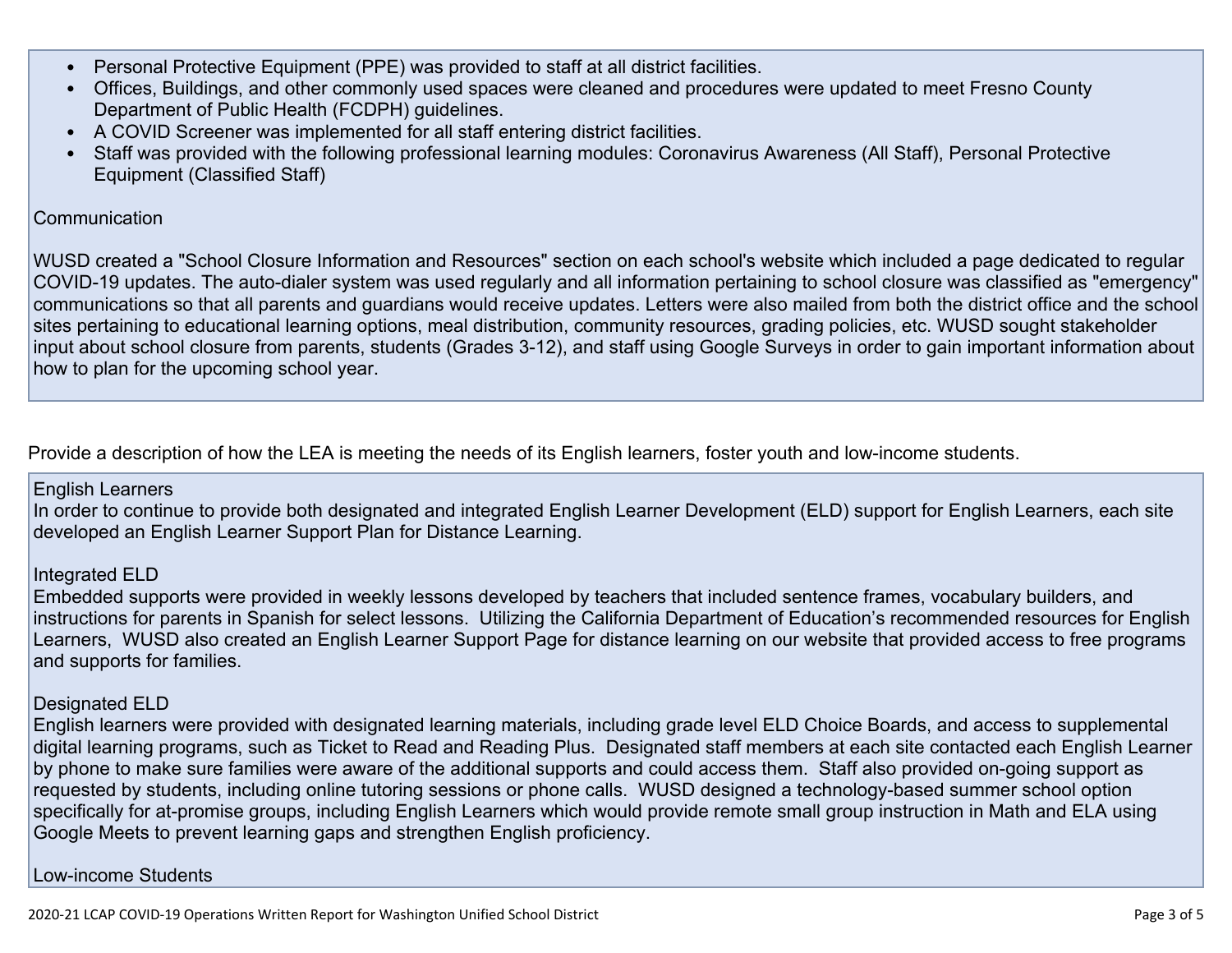91% of students in WUSD qualify as socio-economically disadvantaged, therefore WUSD implemented specific supports for these students district-wide. Supports included access to learning using online, paper, and television options, counseling and community resource referrals, daily meal distribution, and technology distribution to ensure that all students could access WUSD's comprehensive Distance Learning program. More detail is provided in the section entitled, "Changes to Program Offerings" above.

### Foster Youth

Each school site has a designated Foster Liaison for students. Liaisons contacted all Foster families and students to ensure students were aware of supports offered, to connect families to community resources, and to provide a contact person specifically to support foster families during school closure. WUSD designed a technology-based summer school option specifically for at-promise groups, including Foster Youth which would provide remote small group instruction in Math and ELA using Google Meets to prevent learning gaps.

Provide a description of the steps that have been taken by the LEA to continue delivering high-quality distance learning opportunities.

Within one week of closing school campuses, WUSD launched a Comprehensive Distance Learning Program with 3 Options for families: 1) An online educational program option, 2) a paper/pencil educational program option, and 3) an educational television program option. Families were contacted by their teachers or other school staff and able to choose the learning option that worked best for them.

In order to ensure that distance learning opportunities were of high-quality, teachers were provided with a "Distance Learning Opportunities Overview" which included requirements for both individual teacher-generated and grade-level generated program offerings. The overview contained research-based recommendations for both online and paper learning options, including:

- A focus on essential skills/standards.
- Research-based instructional supports for learning (clear directions and objectives, step-by-step instructions, visual representations, and examples, etc.).
- Recommended maximums time frames per core subject (ex. 5-10 hours per week).
- Clear communication with families about daily expectations, learning objectives, and supports available.
- Integrated ELD supports and Designated ELD for English Learners.

WUSD provided supports for Students with Disabilities including creating Emergency Distance Learning Plans that included modified lessons and individualized support from RSP and SDC teachers.

All learning opportunities were reviewed by designated district personnel and Academic Coaches provided one-on-one and grade level support for teachers as needed. Coaches also provided professional development about utilizing online learning platforms such as Google Classrooms and Google Meet to provide instruction to students during school closure.